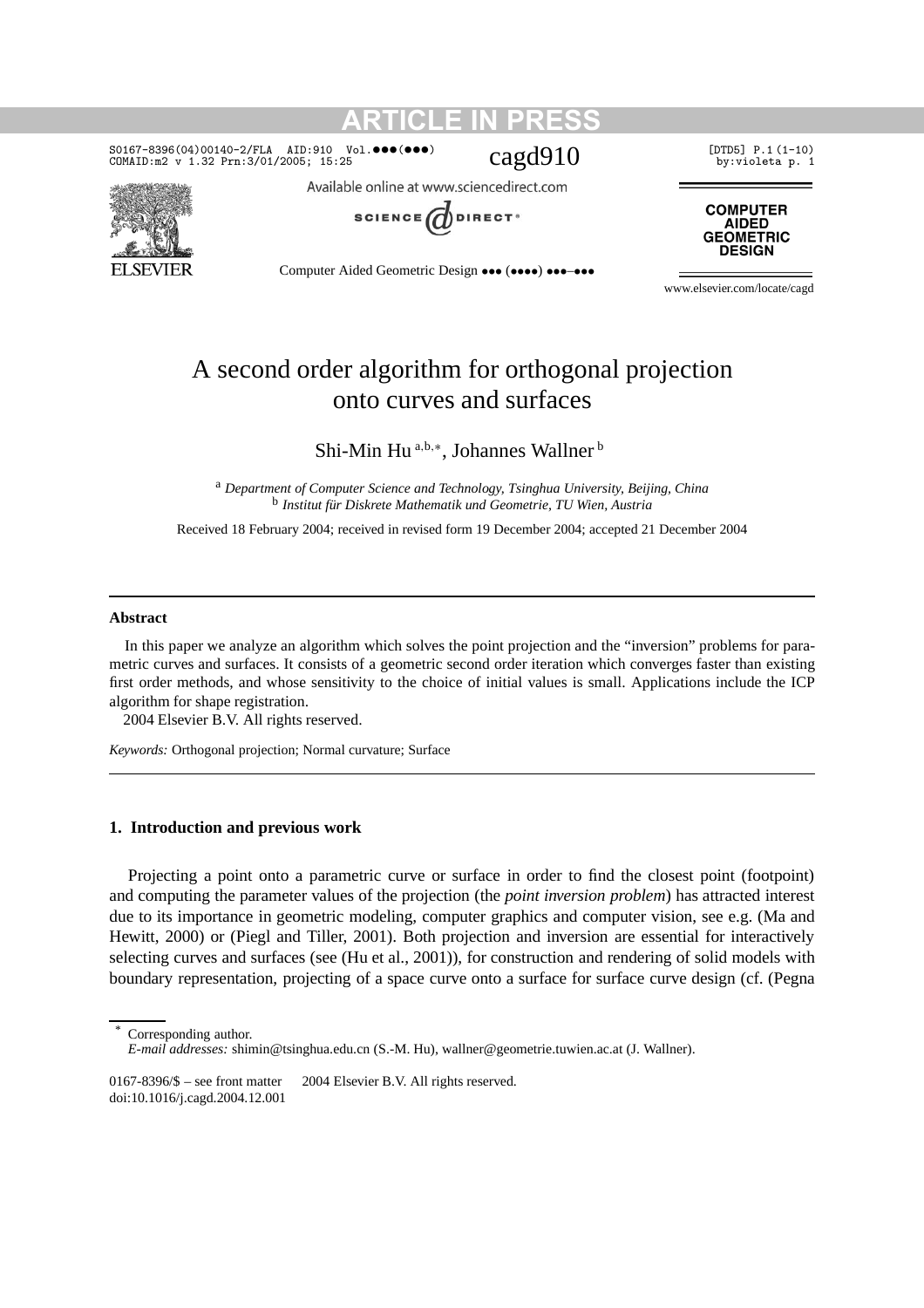### SO167-8396(04)00140-2/FLA AID:910 Vol. •••(•••)  $\text{Cagd910}$  [DTD5] P.2(1-10) cOMAID:m2 v 1.32 Prn:3/01/2005; 15:25 COMAID:m2 v 1.32 Prn:3/01/2005; 15:25

2 *S.-M. Hu, J. Wallner / Computer Aided Geometric Design* ••• *(*••••*)* •••*–*•••

and Wolter, 1996)), and are also a key issues in the ICP (*iterative closest point*) algorithm for shape registration described in (Besl and McKay, 1992).

Several algorithms have been developed which solve these problems. Some depend on special properties of the objects to be projected onto, such as Mortennson (1985), who essentially finds the root of a polynomial using a Newton–Raphson method. Limaien and Trochu (1995) compute the orthogonal projection of a point onto parametric curves and surfaces by constructing an auxiliary function and finding its zeros. Hartmann (1999) proposes a first order algorithm for foot point computation by using a *normalform* (again, an auxiliary function) and its first derivatives.

Piegl and Tiller (2001) provide an algorithm for point projection on NURBS surfaces by decomposing a NURBS surface into quadrilaterals, projecting the test point onto the closest quadrilateral, and then recover the parameter from the closest quadrilateral. Ma and Hewitt (2000) present a practical algorithm for computing a good initial value for the Newton–Raphson method.

Apparently there are two key issues in the projection and inversion problems:

- computing a good initial value; and
- using a Newton-type or other iteration to improve the solution.

Naturally, all methods using derivatives of the target object have difficulties if the magnitude of oscillations of the target's surface is smaller than the test point's distance to the target. In that case, a zero order algorithm which consists in sampling the target and comparing distances is essentially the only way of finding a good initial value for a further iteration, or even for solving the problem at all. An example of this is given by Ma and Hewitt (2000), who find a good initial for NURBS curves or surfaces by subdividing into Bézier curves or surfaces and making use of relationship between control points and curve/surface (the control points being a very good sample of the target, including derivatives).

Algorithms which converge quickly usually employ first or second derivatives. It is natural to apply a Newton-type iteration. The sensitivity of this procedure to initial values is well known, as discussed, e.g., in (Ma and Hewitt, 2000). On the other hand, applications like shape registration require fast algorithms for computing footpoints, as the projection part is actually the bottleneck of the entire computation, see (Besl and McKay, 1992) and (Pottmann et al., 2004).

The main objective of this paper is to analyze a geometric iteration method, which solves the projection and inversion problems, and which has second order approximation properties, It uses only such second order information of the curve or surface under consideration which is geometric in the sense that it is common to all possible parameterizations. In that way a certain amount of the arbitrariness always present when parameterizations in dealing with surfaces is eliminated. We compute parameter values by projecting points to curvature circles and use the second order Taylor expansion of the curve or surface in order to compute parameter increments. Numerical evidence shows that this algorithm is robust and fast.

We will also show how such a second order geometric iteration is useful in shape registration of point clouds and improves the efficiency of the registration process.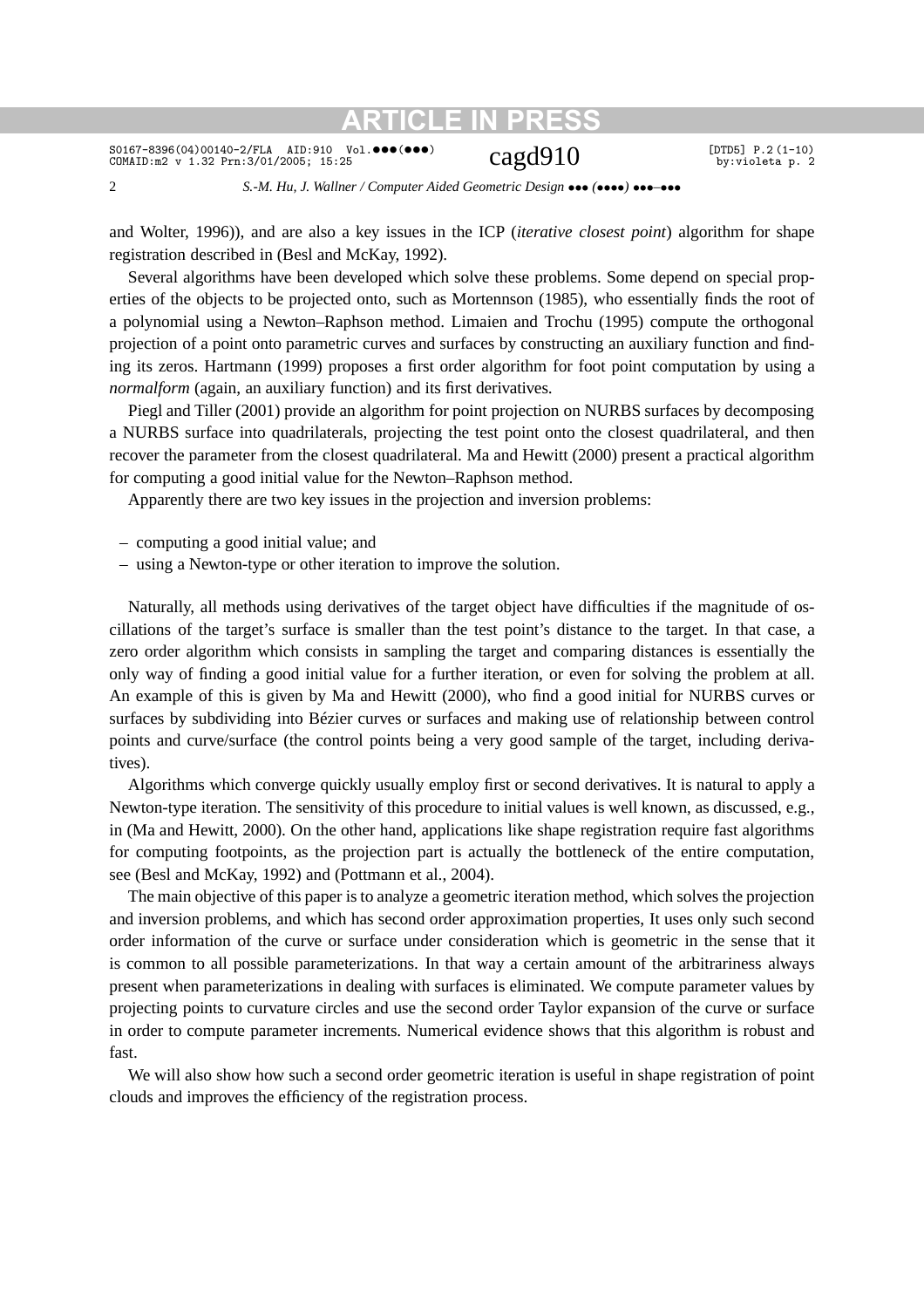*S.-M. Hu, J. Wallner / Computer Aided Geometric Design* ••• *(*••••*)* •••*–*••• 3



Fig. 1. Left: a first order algorithm for projection onto surfaces. Right: the curve *(t,*sin*(t ))*, its curvature circles, and a step of second order iteration.

### **2. Orthogonal projection onto a curve**

Assume that  $c(t)$  be a  $C^2$  curve in *n*-dimensional Euclidean space  $\mathbb{R}^n$   $(n \ge 2)$ , and *p* is a test point. A first order geometric iteration which computes the footpoint of *p* is the following: Projecting *p* onto the tangent of *c* at  $t = t_0$  yields a point *q* expressible in terms of  $c(t_0)$  and the derivative  $c'(t_0)$  (see Fig. 1):

$$
q = c(t_0) + \Delta t \, c'(t_0). \tag{1}
$$

The scalar product of vectors  $x, y \in \mathbb{R}^n$  will be denoted by  $\langle x, y \rangle$ , and the norm of a vector *x* by  $||x||$ . Then

$$
\Delta t = \frac{\langle c'(t_0), q - c(t_0) \rangle}{\langle c'(t_0), c'(t_0) \rangle}.
$$
\n(2)

We increment  $t_0$  by  $\Delta t$  and repeat the above procedure until  $\Delta t$  is less than a given tolerance, or until the angle  $\angle(c(t_0)qp)$  is close enough to 90°. In this way we can compute the projection of *p* onto the curve in a simple way.

A geometric second order method is to replace the curve *c* by its curvature circle  $\bar{c}$  at  $t = t_0$ . The curve's curvature will be denoted by the symbol *κ*. Recall that the curvature circle has radius 1*/κ* and lies on that side of the tangent where  $c''(t_0)$  points to. The curvature is computed by the formula  $\kappa = \text{area}(c'(t_0), c''(t_0))/\|c'(t_0)\|^3$ . Here area $(x, y)$  denotes the area of the parallelogram spanned by the vectors x and y, possibly with sign. If  $n = 2$ , we have  $area(x, y) = det(x, y)$ . If  $n = 3$ , we use area $(x, y) = ||x \times y||$ , and in general we have the formula area $(x, y)^2 = \langle x, x \rangle \langle y, y \rangle - \langle x, y \rangle^2$ . In any case the area has the properties that area $(x + \lambda y, y) = \text{area}(x, y + \lambda x) = \text{area}(x, y)$  for all  $\lambda$ , and  $area(\lambda x, y) = area(x, \lambda y) = \lambda area(x, y)$  for all  $\lambda \ge 0$ . We compute the footpoint *q* of *p* on the curvature circle (or on the tangent, if  $\kappa$  happens to be zero; see Fig. 1).

We assume for the moment the curvature circle  $\bar{c}$  to be parameterized such that it has the same Taylor polynomial as the curve *c*. We use the symbol  $o(\Delta t^2)$  for any vector-valued or real-valued function  $r(\Delta t)$ such that  $\lim_{\Delta t \to 0} \frac{1}{\Delta t^2} r(\Delta t) = 0$ . Then we have

$$
q = \bar{c}(t_0 + \Delta t) = c(t_0 + \Delta t) + o(\Delta t^2)
$$
\n<sup>(3)</sup>

$$
= c(t_0) + \Delta t c'(t_0) + \frac{\Delta t^2}{2} c''(t_0) + o(\Delta t^2).
$$
\n(4)

In  $\mathbb{R}^2$ , we may take the determinant of the previous equation with either  $c'(t_0)$ . We get

$$
\det(q - c(t_0), c''(t_0)) = \Delta t \det(c'(t_0), c''(t_0)) + o(\Delta t^2),
$$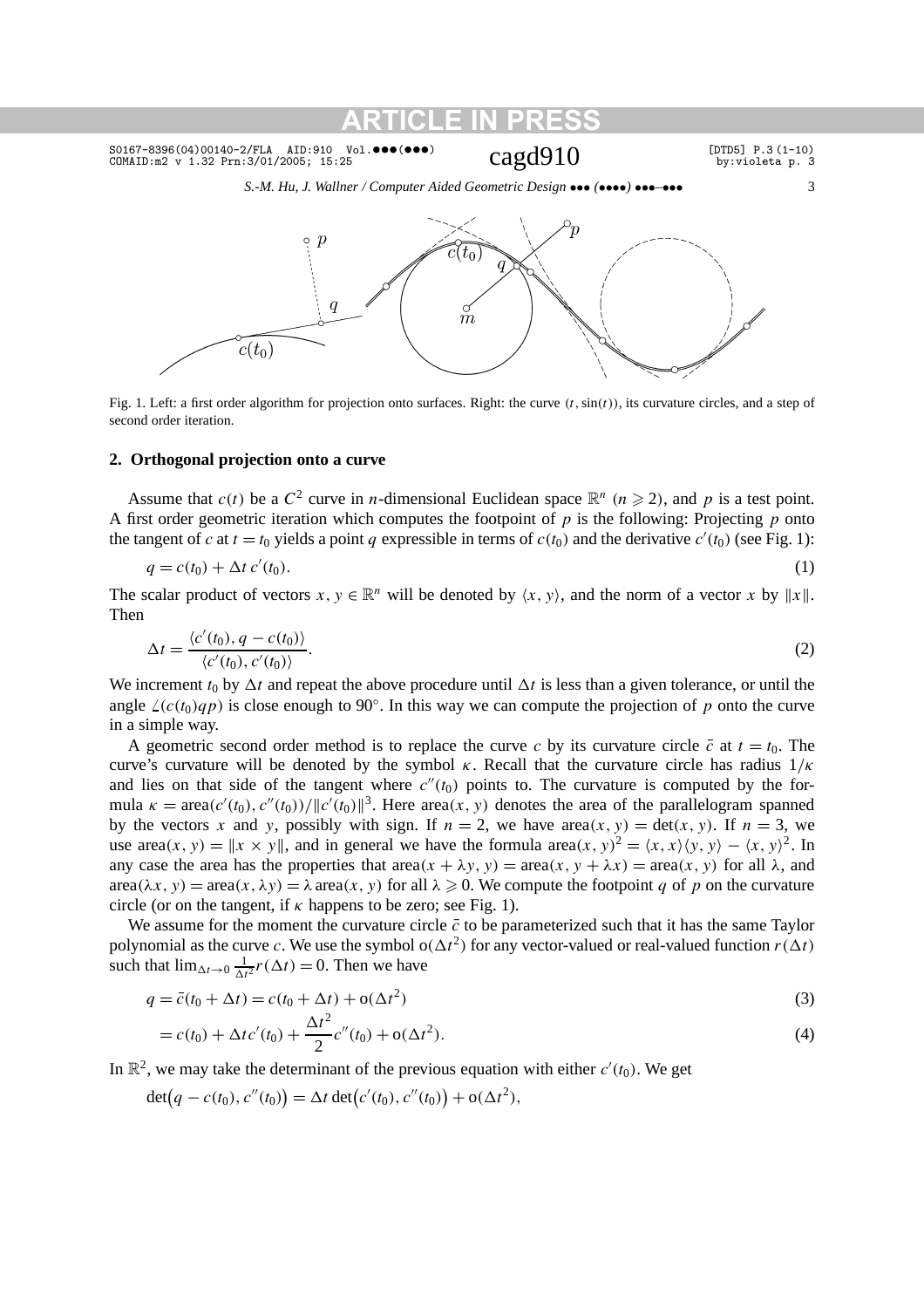SO167-8396(04)00140-2/FLA AID:910 Vol.•••(•••) cagd910 [DTD5] P.4(1-10)<br>COMAID:m2 v 1.32 Prn:3/01/2005; 15:25 cagd910 by:violeta p. 4

4 *S.-M. Hu, J. Wallner / Computer Aided Geometric Design* ••• *(*••••*)* •••*–*•••

which yields the formula

$$
\Delta t + o(\Delta t^2) = \frac{\det(q - c(t_0), c''(t_0))}{\det(c'(t_0), c''(t_0))} = \frac{1}{\kappa \|c'\|^3} \det(q - c(t_0), c''(t_0)).
$$
\n(5)

From this, the parameter increment  $\Delta t$  may be computed easily by simply disregarding the remainder term  $o(\Delta t)^2$ .

In the general case (*n* may now be greater than 2), we compute area $(q - c(t_0), c'(t_0))$  with *q* from Eq. (3). We get

area
$$
(c', q - c(t_0)) = \frac{\Delta t^2}{2} \text{area}(c', c'') + o(\Delta t^2)
$$
 (6)

$$
\implies \Delta t^2 \approx 2 \frac{\text{area}(c', q - c(t_0))}{\text{area}(c', c'')} = 2 \frac{\text{area}(c', q - c(t_0))}{\kappa \|c'\|^3}.
$$
\n
$$
(7)
$$

The sign of  $\Delta t$  is chosen according to

$$
sign(\Delta t) = sign\langle c'(t_0), q - c(t_0) \rangle.
$$
\n(8)

These equations now can be used to compute the parameter increment  $\Delta t$ . Iteration yields a second order algorithm for computing the footpoint of *x* onto the curve together with the parameter value of the footpoint.

For  $n = 2$ , both formulas (5) and (7) are equivalent in the limit  $t \to t_0$ , but the second one, which only includes the first derivative vector and the curvature, leads to a more stable iteration.

This algorithm also solves the *inversion problem* which means computing the parameter value *t* for a point which is known to lie on the curve.

## **3. Orthogonal projection onto a surface**

We extend the geometric iteration described above to surfaces  $s(u^1, u^2)$  in  $\mathbb{R}^3$ . Partial derivatives with respect to the parameters  $u^1$  and  $u^2$  will be denoted by  $s_{,1}$ ,  $s_{,2}$ ,  $s_{,11}$ , and so on. The coefficients of the first fundamental form are given by  $g_{ij} = \langle s_i, s_j \rangle$ , the unit normal vector field by  $n = (s_{,1} \times s_{,2})/\sqrt{\det(g_{jk})}$ , and the coefficients of the second fundamental form by  $h_{jk} = \langle s, jk, n \rangle$ . We assume that *s* is regular, i.e.,  ${s<sub>1</sub>, s<sub>2</sub>}$  is linearly independent, so det $(g<sub>ik</sub>) = \text{area}(s<sub>1</sub>, s<sub>2</sub>)<sup>2</sup> \neq 0$ .

Projecting a point *p* onto a surface is done as follows. We assume that we already have an initial guess  $p_0 = s(u_0^1, u_0^2)$ , and that we find *q* by projecting *p* onto the tangent plane at  $p_0$  (see Fig. 2):

$$
q - p_0 = s_{,1}.\Delta u^1 + s_{,2}.\Delta u^2. \tag{9}
$$

By multiplying with  $s_i$  ( $i = 1, 2$ ) we get

$$
\langle s_{,1}, s_{,1} \rangle \Delta u^1 + \langle s_{,2}, s_{,1} \rangle \Delta u^2 = \langle q - p_0, s_{,1} \rangle, \tag{10}
$$

$$
\langle s_{,1}, s_{,2} \rangle \Delta u^1 + \langle s_{,2}, s_{,2} \rangle \Delta u^2 = \langle q - p_0, s_{,2} \rangle,\tag{11}
$$

so  $\Delta u^1$ ,  $\Delta u^2$  can be computed as solution of a regular system of linear equations, with coefficient matrix  $(g_{jk})$ . We update  $u_0^1, u_0^2$  by adding  $\Delta u^1, \Delta u^2$ . This first order geometric iteration appears in (Hartmann, 1999; Hoschek and Lasser, 1993), and (Hu et al., 2000).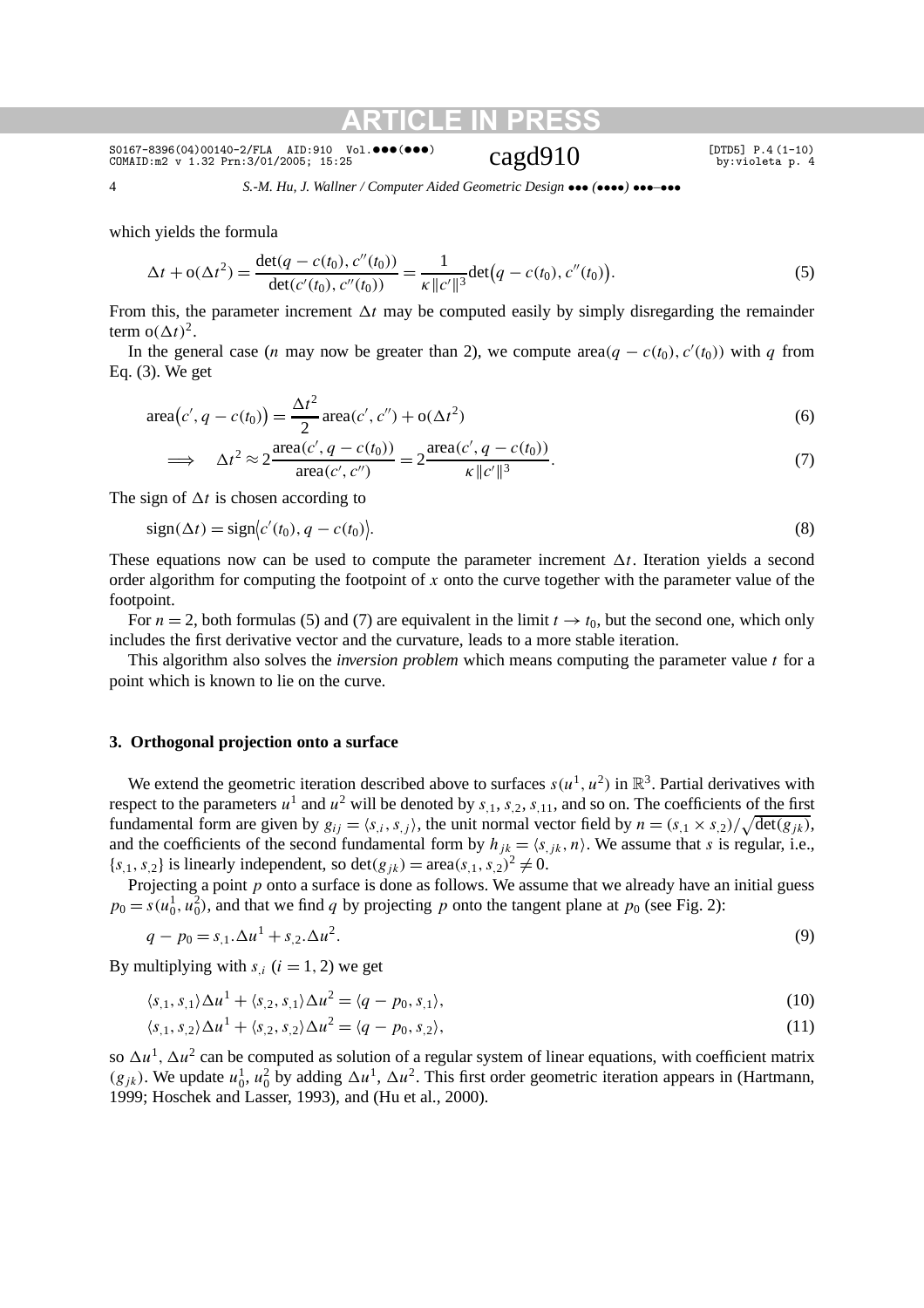*S.-M. Hu, J. Wallner / Computer Aided Geometric Design* ••• *(*••••*)* •••*–*••• 5



Fig. 2. Illustration of first order (left) and second order (right) geometric iteration for surfaces.

In order to improve efficiency, we would like to propose the following approach of geometric approximation by normal curvature. Any vector  $x - p_0$  can be expressed as a linear combination of the tangent vectors  $s_{,1}$ ,  $s_{,2}$  and the normal vector *n* at  $p_0$ :

$$
x - p_0 = \lambda^1 s_{,1} + \lambda^2 s_{,2} + \nu n. \tag{12}
$$

The normal curvature of the tangent vector  $\lambda^{1} s_{1} + \lambda^{2} s_{2}$  can be computed via

$$
\kappa_n = \left(\sum_{i,j=1}^2 h_{ij} \lambda^i \lambda^j\right) \cdot \left(\sum_{i,j=1}^2 g_{ij} \lambda^i \lambda^j\right)^{-1}.
$$
\n(13)

We consider a planar section of the given surface with the plane which contains  $p_0$ , the normal vector  $n$ , and the point x. It has some parameterization  $c(t)$  which we actually will not need, and which has the property that  $c(0) = p_0$ , and that its tangent vector is given by

$$
c'(0) = \lambda^1 s_{1} + \lambda^2 s_{2}. \tag{14}
$$

Its radius of curvature is given by  $1/\kappa_n$ . The circle of curvature is contained in the plane mentioned above, and has the center  $p_0 + n/k_n$ .

We project the point *x* onto the circle of curvature, which yields the point *q*. The orthogonal projection of *x* onto the surface is now approximated by  $c(\Delta t)$ , with  $\Delta t$  computed according to Eq. (7) (*c*<sup>'</sup> is taken from (14)). The sign of  $\Delta t$  is that of the scalar product  $\langle c'(0), q - p_0 \rangle$  We now update  $u^1$  and  $u^2$  according to

$$
u^{i} \to u^{i} + \Delta u^{i}, \qquad \Delta u^{i} = \lambda^{i} \Delta t. \tag{15}
$$

The procedure is repeated again, with  $s(u^1, u^2)$  as new initial point, until the desired accuracy criteria are met.

## **4. Examples**

This section shows numerical evidence concerning the behaviour of the first and the second order geometric algorithms discussed above.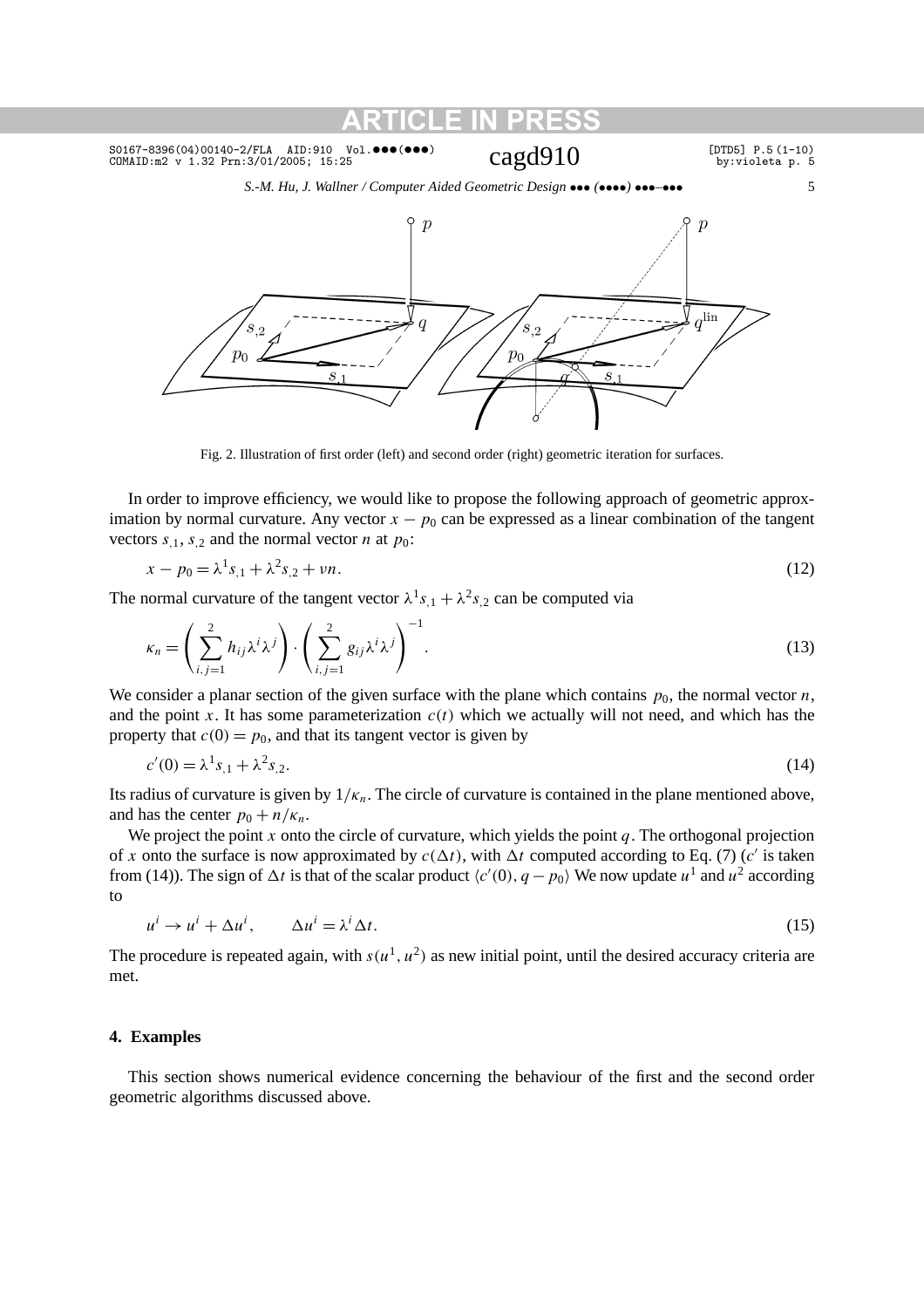### $SO167-8396(04)00140-2/FLA AID:910 Vol. \bullet \bullet \bullet (\bullet \bullet \bullet)$  [DTD5] P.6 (1-10) cOMAID:m2 v 1.32 Prn:3/01/2005; 15:25 cOMAID:m2 v 1.32 Prn:3/01/2005; 15:25 COMAID:m2 v 1.32 Prn:3/01/2005; 15:25

Table 1

6 *S.-M. Hu, J. Wallner / Computer Aided Geometric Design* ••• *(*••••*)* •••*–*•••

|                             | Stepizes $\Delta t_1$ and $\Delta t_2$ in Example 1 for the first and second order algorithms |            |            |           |                |           |  |  |  |  |
|-----------------------------|-----------------------------------------------------------------------------------------------|------------|------------|-----------|----------------|-----------|--|--|--|--|
| $x = (1, 0.8), t_0 = 0.898$ |                                                                                               |            |            |           |                |           |  |  |  |  |
| Step                        |                                                                                               |            |            |           |                | 6         |  |  |  |  |
| $\Delta t_1$                | 8.1e-02                                                                                       | $2.7e-03$  | 5.7e-05    | $1.2e-06$ | $2.3e-08$      | 0.0       |  |  |  |  |
| $\Delta t_2$                | 8.4e-02                                                                                       | $1.8e-0.4$ | $6.0e-10$  | 0.0       | $t = 0.982347$ |           |  |  |  |  |
|                             | $x = (2, 2), t_0 = 1.795$                                                                     |            |            |           |                |           |  |  |  |  |
| Step                        |                                                                                               |            |            |           |                | 6         |  |  |  |  |
| $\Delta t_1$                | $-2.2e-02$                                                                                    | $2.1e-02$  | $-2.0e-02$ | $1.9e-02$ | $-1.8e-02$     | $1.7e-02$ |  |  |  |  |
| $\Delta t_2$                | $-1.1e-02$                                                                                    | $2.5e-0.5$ | $1.0e-10$  | 0.0       | $t = 1.783812$ |           |  |  |  |  |
|                             |                                                                                               |            |            |           |                |           |  |  |  |  |



Fig. 3. Illustration of geometric iteration for the B-spline curve.

**Example 1.** We consider the curve  $c(t) = (t, \sin t)$ , depicted in Fig. 1 together with 7 evenly distributed curvature circles. Table 1 shows the results of geometric iteration. Here, the initial parameter  $t_0$  is estimated by comparing the distance between the test point and 7 uniformly sampled points with parameters  $t = 2k\pi/7$ ,  $k = 0, 1, \ldots, 7$ . The experimental data show the second order algorithm has good convergence, and but the convergence of the first order algorithm is sometimes very slow.

**Example 2.** We consider the order B-spline curve  $c(t) = \sum_{i=0}^{n} b_i B_i^4(t)$  with the knot list  $(0, 0, 0, 0, 0.2, 0.2)$  $0.4, 0.6, 0.8, 1, 1, 1, 1$  and the control points  $(100, 100), (140, 196), (200, 240), (260, 164), (340, 164),$ *(*400*,* 240*)*, *(*460*,* 196*)*, *(*500*,* 100*)*. An initial parameter guess for the footpoint *q* of a point *x* may be obtained by finding the control point nearest to *x* (see Ref. Ma and Hewitt (2000)), or by computing distances to a sample of points  $c(t_i)$ .

Fig. 3 shows the initial point x to be projected, together with the first guess  $c(t_0)$  for a footpoint and the curvature circle there. The "+" sign denotes the result of one step of iteration.

Table 2 compares the first and second order algorithms, the faster convergence of the latter being clearly visible. Table 3 shows the robustness of the second order algorithm with respect to the choice of an initial value  $t_0$ . The solution in this case is given by  $t = 0.6223419238$ .

 $\sum_{i=0}^{3} \sum_{j=0}^{6} p_{ij} B_{i,4}(u) B_{j,4}$ , (v), whose control points are given by (−236, −197, −22), (−206, −117, **Example 3.** In order to give also a surface example, we consider the  $4 \times 4$  B-spline surface  $S(u, v)$  = −22), (−216, −27, 8), (−246, 62, −22); (−156, −177, 8), (−176, −97, 38), (−157, 20, 126), (−186, 142, 8); (−86, −157, 8), (−138, −113, −146), (−104, 14, −60), (−96, 102, 8); (−6, −197, −22), (−47, −96, −33), (25, 32, 95), (−6, 102, 8); ( 74, −177, 8), (34, −75, 147), (86, 97, 105), (54, 142, 8); (124, −157, 8), (198, −31, 63), (64, 31, 154), (144, 102, 8); (204, −197, −22), (234, −77, 8), (214, −7, 8), (239, 102, -22). The knot lists are  $(0, 0, 0, 0, 0.25, 0.5, 0.75, 1, 1, 1, 1)$  for u and  $(0, 0, 0, 0, 1, 1, 1, 1)$ 

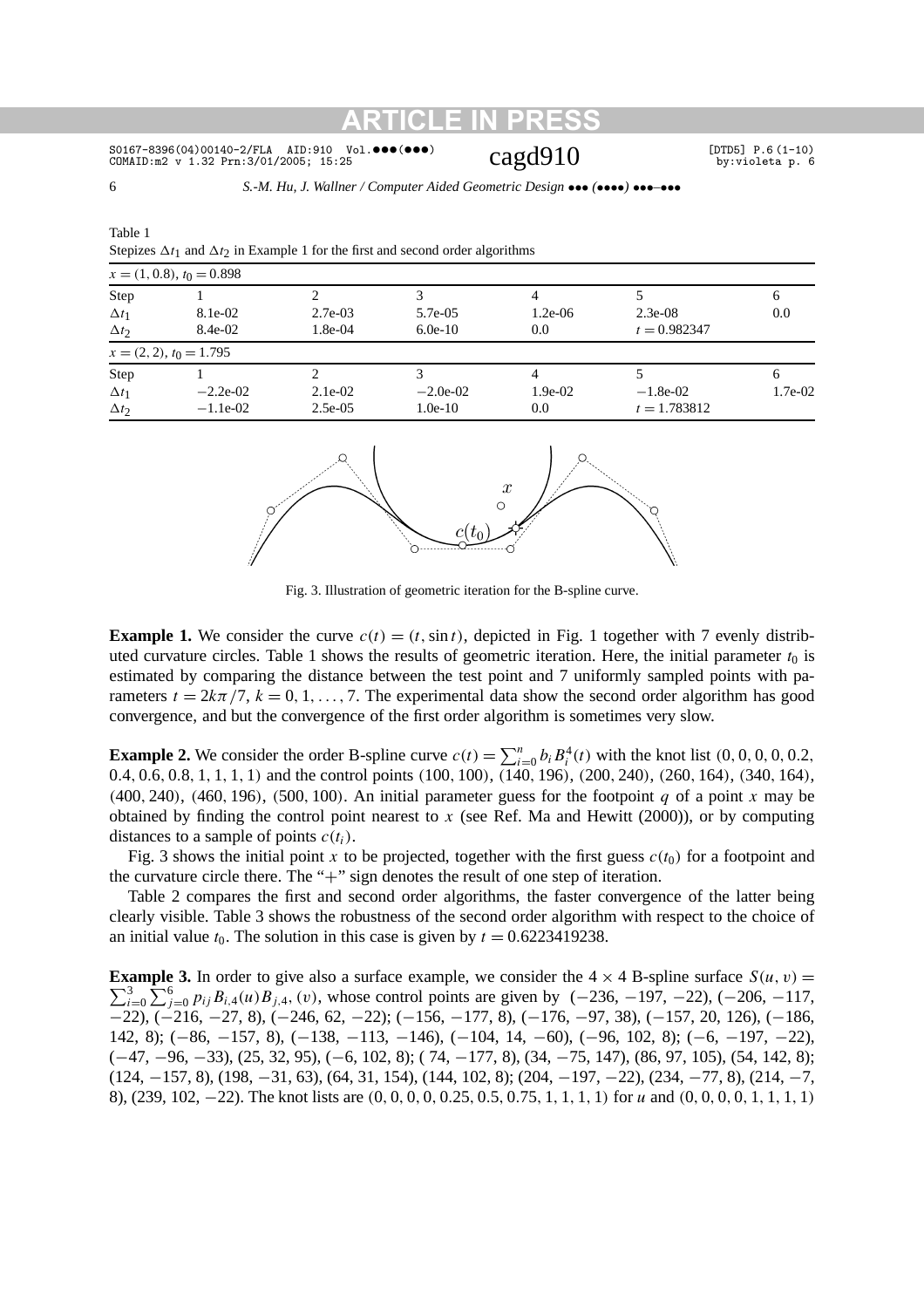SO167-8396(04)00140-2/FLA AID:910 Vol. •••(•••)  $c$  $\alpha$ gd $910$  [DTD5] P.7(1-10) cOMAID:m2 v 1.32 Prn:3/01/2005; 15:25 cOMAID:m2 v 1.32 Prn:3/01/2005; 15:25 COMAID:m2 v 1.32 Prn:3/01/2005; 15:25

*S.-M. Hu, J. Wallner / Computer Aided Geometric Design* ••• *(*••••*)* •••*–*••• 7

Table 2

Stepsizes  $\Delta t_1$  and  $\Delta t_2$  for the first and second order algorithms together with the solution *t* corresponding to Example 2

| $x = (381, 252), t_0 = 0.75$ |                             |             |            |            |                    |            |  |  |  |
|------------------------------|-----------------------------|-------------|------------|------------|--------------------|------------|--|--|--|
| Step                         |                             |             |            |            |                    | 6          |  |  |  |
| $\Delta t_1$                 | $3.2e-02$                   | $-2.3e-02$  | $-1.8e-02$ | $-1.4e-02$ | $1.1e-02$          | $-8.8e-03$ |  |  |  |
| $\Delta t_2$                 | $2.1e-02$                   | $-1.2e-0.3$ | $-4.1e-06$ | 0.0        | $t = 0.7695140103$ |            |  |  |  |
|                              | $x = (332, 200), t_0 = 0.5$ |             |            |            |                    |            |  |  |  |
| Step                         |                             |             |            |            |                    | 6          |  |  |  |
| $\Delta t_1$                 | 8.5e-02                     | $2.9e-02$   | $6.9e-0.3$ | $1.3e-0.3$ | $2.2e-04$          | $3.9e-0.5$ |  |  |  |
| $\Delta t_2$                 | $1.2e-01$                   | $1.2e-03$   | $-3.8e-06$ | 0.0        | $t = 0.6223419238$ |            |  |  |  |

Table 3

Convergence rate in terms of  $\Delta t$  of the second order algorithm for different choices of initial value  $t_0$  ( $x = (332, 200)$  in Example 2)

| Step         |            |            |            | $\overline{A}$ |            |     |
|--------------|------------|------------|------------|----------------|------------|-----|
| $t_0 = 0.30$ | 1.4e-01    | 1.7e-01    | $1.1e-02$  | $-2.9e-04$     | $-2.0e-07$ | 0.0 |
| $t_0 = 0.40$ | $2.0e-01$  | $2.0e-02$  | $-1.1e-03$ | $2.7e-06$      | 0.0        |     |
| $t_0 = 0.50$ | 1.2e-01    | $1.2e-0.3$ | $-3.8e-06$ | 0.0            |            |     |
| $t_0 = 0.60$ | $2.4e-02$  | $-1.4e-03$ | $-5.1e-06$ | $1.0e-10$      |            |     |
| $t_0 = 0.70$ | $-6.6e-02$ | $-1.1e-02$ | $-2.9e-04$ | $-2.0e-07$     | 0.0        |     |
| $t_0 = 0.80$ | $-1.1e-01$ | $-6.1e-02$ | $-9.0e-03$ | $-1.9e-04$     | 8.8e-08    | 0.0 |

Table 4

Data for Example 3 ( $x = (120, 10, 100)$ ,  $(u_0^1, u_0^2) = (0.9, 0.6)$ )

| First order algorithm |                        |            |            |            |             |            |  |  |  |
|-----------------------|------------------------|------------|------------|------------|-------------|------------|--|--|--|
| Step                  |                        |            |            |            |             | 6          |  |  |  |
| $\Delta u$            | $-3.8e-02$             | $-2.4e-06$ | $-3.8e-04$ | $-1.4e-04$ | $-4.3e-0.5$ | $1.2e-0.5$ |  |  |  |
| $\Delta u^2$          | $-5.4e-02$             | $1.4e-02$  | $-2.6e-03$ | $-5.1e-04$ | $-1.1e-04$  | $2.5e-0.5$ |  |  |  |
|                       | Second order algorithm |            |            |            |             |            |  |  |  |
| Step                  |                        |            |            |            |             | 6          |  |  |  |
| $\Delta u^{\perp}$    | $-3.4e-02$             | $-4.3e-03$ | $3.8e-0.5$ | $-5.1e-06$ | $9.0e-08$   | $-1.2e-08$ |  |  |  |
| $\Delta u^2$          | $-4.8e-02$             | $6.5e-03$  | $2.3e-04$  | $7.3e-08$  | 5.4e-07     | $2.0e-10$  |  |  |  |

for *v*. An initial estimate for the projection has been obtained by means of the control polyhedron. Table 4 shows experimental results with the test point *(*120*,* 10*,* 100*)* and initial parameter *(*0*.*9*,* 0*.*6*)*. Table 5 shows a case were the first order algorithm fails. The test point is *(*−120*,* 10*,* 100*)*, the initial parameter was set to *(*0*.*1*,* 0*.*6*)*.

## **5. Application to the ICP algorithm for shape registration**

The shape registration problem for a given design model and a set of data points (i.e., a point cloud approximating the shape of the design model) amounts to finding a rigid body motion such that its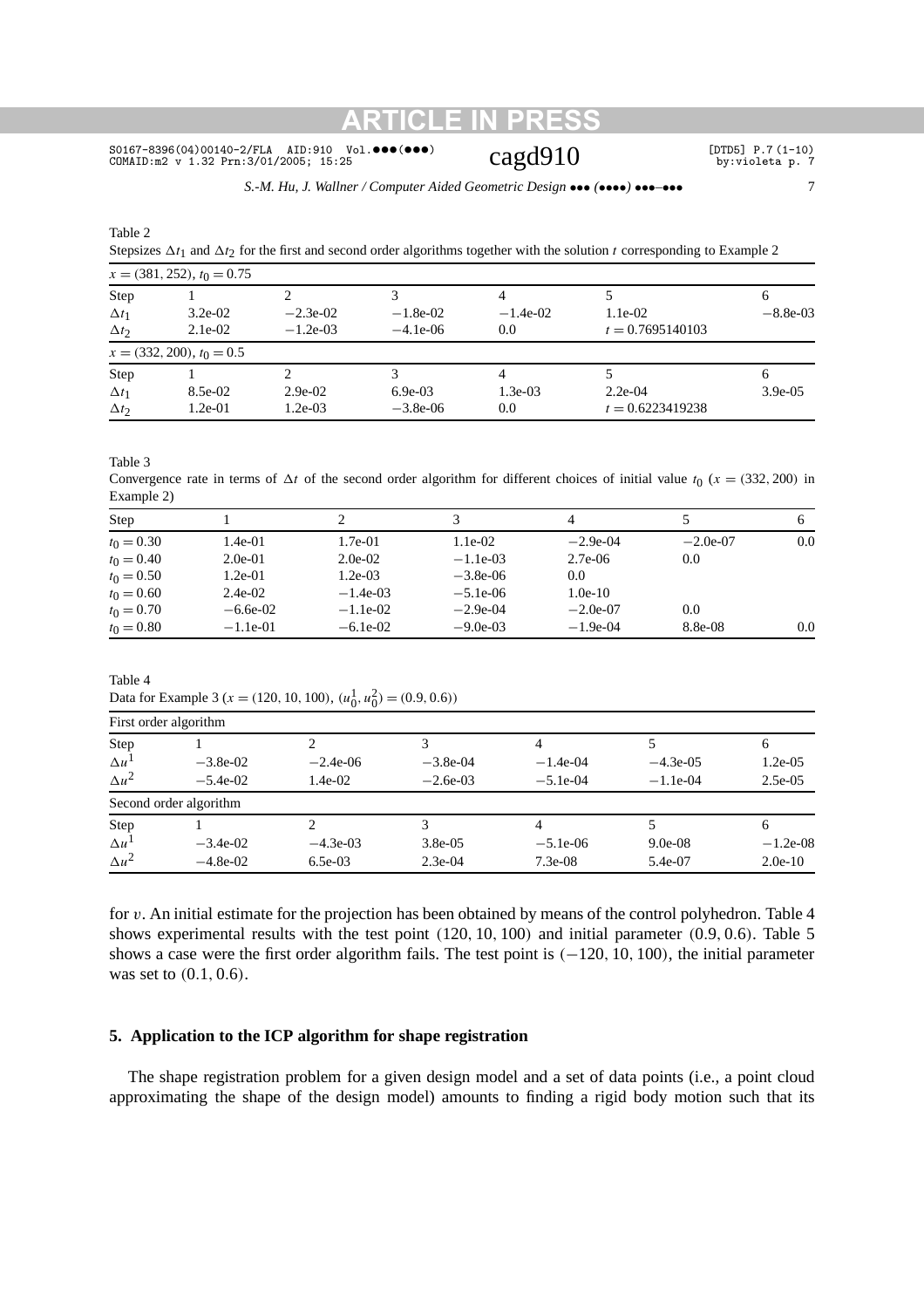### SO167-8396(04)00140-2/FLA AID:910 Vol. •••(•••)  $\text{Cagd910}$  [DTD5] P.8(1-10) cOMAID:m2 v 1.32 Prn:3/01/2005; 15:25 COMAID:m2 v 1.32 Prn:3/01/2005; 15:25

8 *S.-M. Hu, J. Wallner / Computer Aided Geometric Design* ••• *(*••••*)* •••*–*•••

|                         | Experimental data for Example 3. Test point is (-120, 10, 100), and $(u_0^1, u_0^2) = (0.1, 0.6)$ |            |            |            |            |            |  |  |  |  |
|-------------------------|---------------------------------------------------------------------------------------------------|------------|------------|------------|------------|------------|--|--|--|--|
| First order algorithm   |                                                                                                   |            |            |            |            |            |  |  |  |  |
| Step                    |                                                                                                   |            |            |            |            | 10         |  |  |  |  |
| $\Delta u$              | $6.9e-02$                                                                                         | $-7.3e-02$ | $9.6e-02$  | $-1.0e-01$ | $1.2e-01$  | $-1.2e-01$ |  |  |  |  |
| $\Delta u^2$            | $6.3e-02$                                                                                         | $2.5e-02$  | $-7.0e-02$ | $7.6e-02$  | $-9.7e-02$ | $1.0e-01$  |  |  |  |  |
|                         | Second order algorithm                                                                            |            |            |            |            |            |  |  |  |  |
| Step                    |                                                                                                   | ∍          |            |            |            | 10         |  |  |  |  |
| $\Delta u$ <sup>1</sup> | $3.1e-02$                                                                                         | $-9.4e-03$ | $7.0e-03$  | $-4.9e-04$ | $7.8e-04$  | $-1.5e-07$ |  |  |  |  |
| $\Delta u^2$            | $2.9e-02$                                                                                         | $3.8e-02$  | $1.4e-03$  | $5.5e-03$  | $5.1e-06$  | $2.3e-06$  |  |  |  |  |

Table 5 Experimental data for Example 3. Test point is  $(-120, 10, 100)$ , and  $(u_0^1)$ 

Table 6

Convergence rate of the registration process illustrated in Fig. 4. Object size:  $\approx 2.0 \times 0.8 \times 0.4$ . The quantity  $E(j)$  is defined as  $\sqrt{\left(\sum_i (x_i - y_i)^2\right)/k}$ , where *j* is the number of iterations

| $\dot{J}$           |      |      |      | 0 1 2 3 4 5 6 7 8                                        |                            |  |
|---------------------|------|------|------|----------------------------------------------------------|----------------------------|--|
| E(j)                | 1.04 |      |      | 3.5e-1 2.1e-1 1.1e-1 6.0e-2 1.3e-2 4.3e-4 1.7e-6 2.3e-11 |                            |  |
| $rac{E(j)}{E(j-1)}$ |      | 0.34 | 0.60 | $0.53$ $0.54$ $0.22$                                     | $3.2e-2$ $3.7e-3$ $1.4e-5$ |  |

application to the design model minimizes an appropriately defined distance of the design model from the point cloud.

A well known standard algorithm to solve such a registration problem is the iterative closest point (ICP) algorithm of Besl and McKay (1992). It usually consists of two steps. First, for points  $x_i$  in the cloud the respective closest points  $y_i$  on the model are computed. Second, a motion *m* is found such that  $\sum$  dist $(m(x_i), y_i)$  is minimized. The first step is the most time consuming part of the algorithm and has to implemented efficiently, see e.g. (Pottmann et al., 2004). Other registration algorithms such as the Newton method of Tucker and Kurfess (2003) or the squared distance function method of Pottmann et al. (2004) depend on computing closest points, i.e., computing orthogonal projections.

Second order algorithms as those discussed in this paper have some properties which make them suitable for projection and for accelerating the ICP algorithm. First, if  $x_i$  and  $x_j$  are close together, we may always use the footpoint  $y_i$  of  $x_i$  as an initial value for the computation of  $y_i$ ; and when iterating the computation of the motion *m*, we may use the footpoints of the previous step as an initial value for the current one. While this is true for most projection algorithms, it is probably even more so for ours, as it is rather insensitive with respect to initial values.

Depending on the oscillatory behaviour of the surface in question (which would be tame for many applications, a fact usually known beforehand), we might expect, due to numerical observations, that about 95% of the total parameter increment during projection is achieved in the first step. This means that it would be sufficient to perform just one step of the projection algorithm in order to ensure convergence of the ICP algorithm. Fig. 4 shows a registration example. It has been computed using the algorithm of Pottmann et al. (2004), which is faster than the traditional ICP method, as documented by Table 6.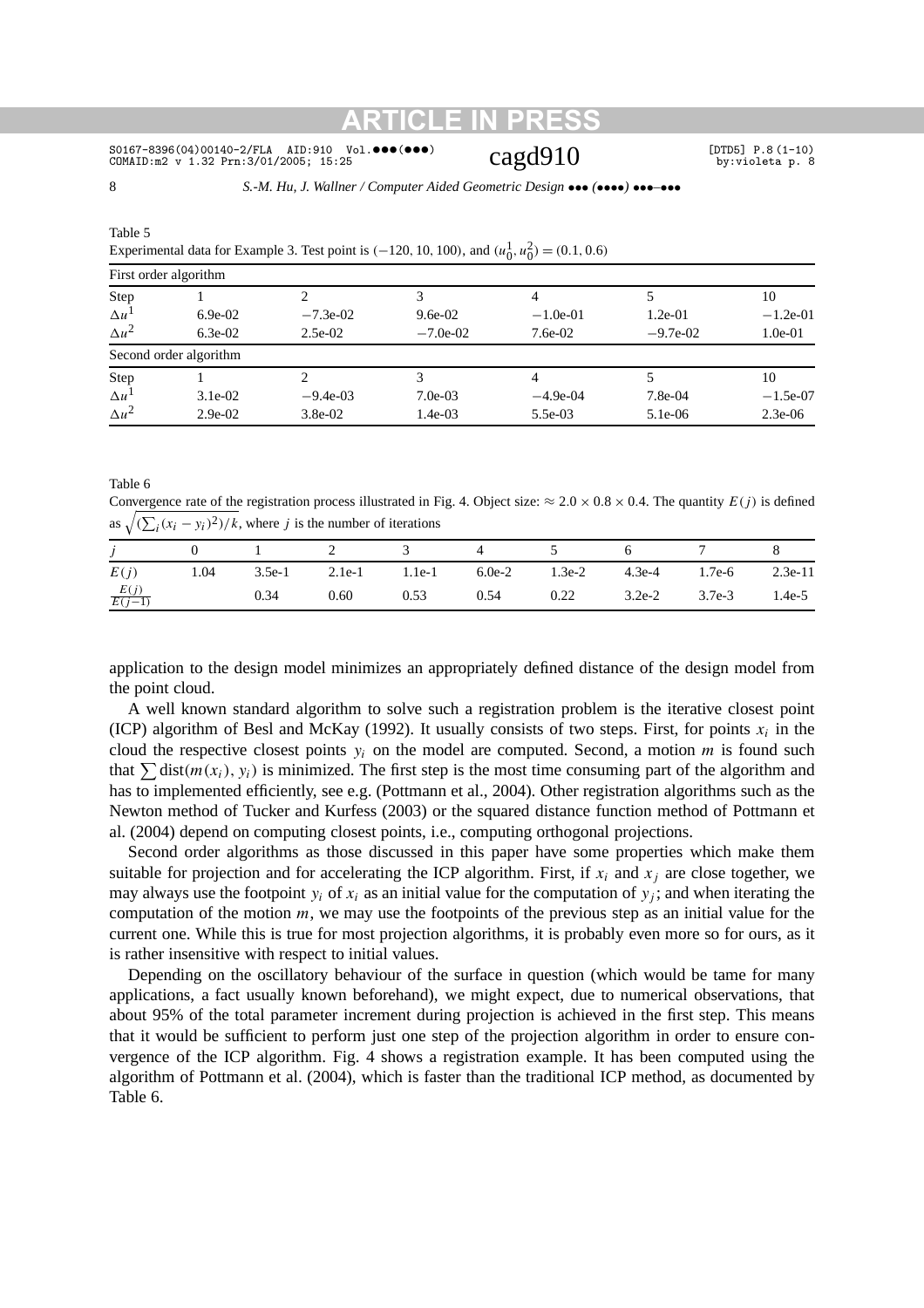*S.-M. Hu, J. Wallner / Computer Aided Geometric Design* ••• *(*••••*)* •••*–*••• 9



Fig. 4. Left: before registration. Right: after registration.

## **6. Conclusion**

This paper investigates point projection and point inversion on parametric curves and surfaces by using curvature information. Experimental results show that the algorithms under consideration are robust and efficient. Applications to shape registration are discussed.

## **Acknowledgements**

This work was supported by the Austrian Science Foundation (Grant No. P15911) during the first author's stay in Vienna; and further by the Natural Science Foundation of China (Project Numbers 60273012, 60225016, 60333010, 60321002) and the National Basic Research Project of China (Project Number 2002CB312101). The authors would like to thank the reviewers for their helpful comments.

## **References**

- Besl, P.J., McKay, N.D., 1992. A method for registration of 3-d shapes. IEEE Trans. Pattern Anal. Mach. Intell. 14, 239–256.
- Hartmann, E., 1999. On the curvature of curves and surfaces defined by normalforms. Computer Aided Geometric Design 16, 355–376.
- Hoschek, J., Lasser, D., 1993. Fundamentals of Computer Aided Geometric Design. A.K. Peters.
- Hu, S.-M., Li, Y.-F., Ju, T., Zhu, X., 2001. Modifying the shape of NURBS surfaces with geometric constraints. Computer-Aided Design 33, 903–912.
- Hu, S.-M., Sun, J.-G., Jin, T.-G., Wang, G.-Z., 2000. Computing the parameter of points on NURBS curves and surfaces via moving affine frame method. J. Software 11, 49–53 (in Chinese).
- Limaien, A., Trochu, F., 1995. Geometric algorithms for the intersection of curves and surfaces. Computers & Graphics 19, 391–403.
- Ma, Y.L., Hewitt, W.T., 2000. Point inversion and projection for NURBS curve and surface: Control polygon approach. Computer Aided Geometric Design 20, 79–99.

Mortenson, M.E., 1985. Geometric Modeling. Wiley, pp. 305–317.

Pegna, J., Wolter, F.-E., 1996. Surface curve design by orthogonal projection of space curves onto free-form surfaces. J. Mech. Design 118, 45–52.

Piegl, L.A., Tiller, W., 2001. Parameterization for surface fitting in reverse engineering. Computer-Aided Design 33, 593–603.